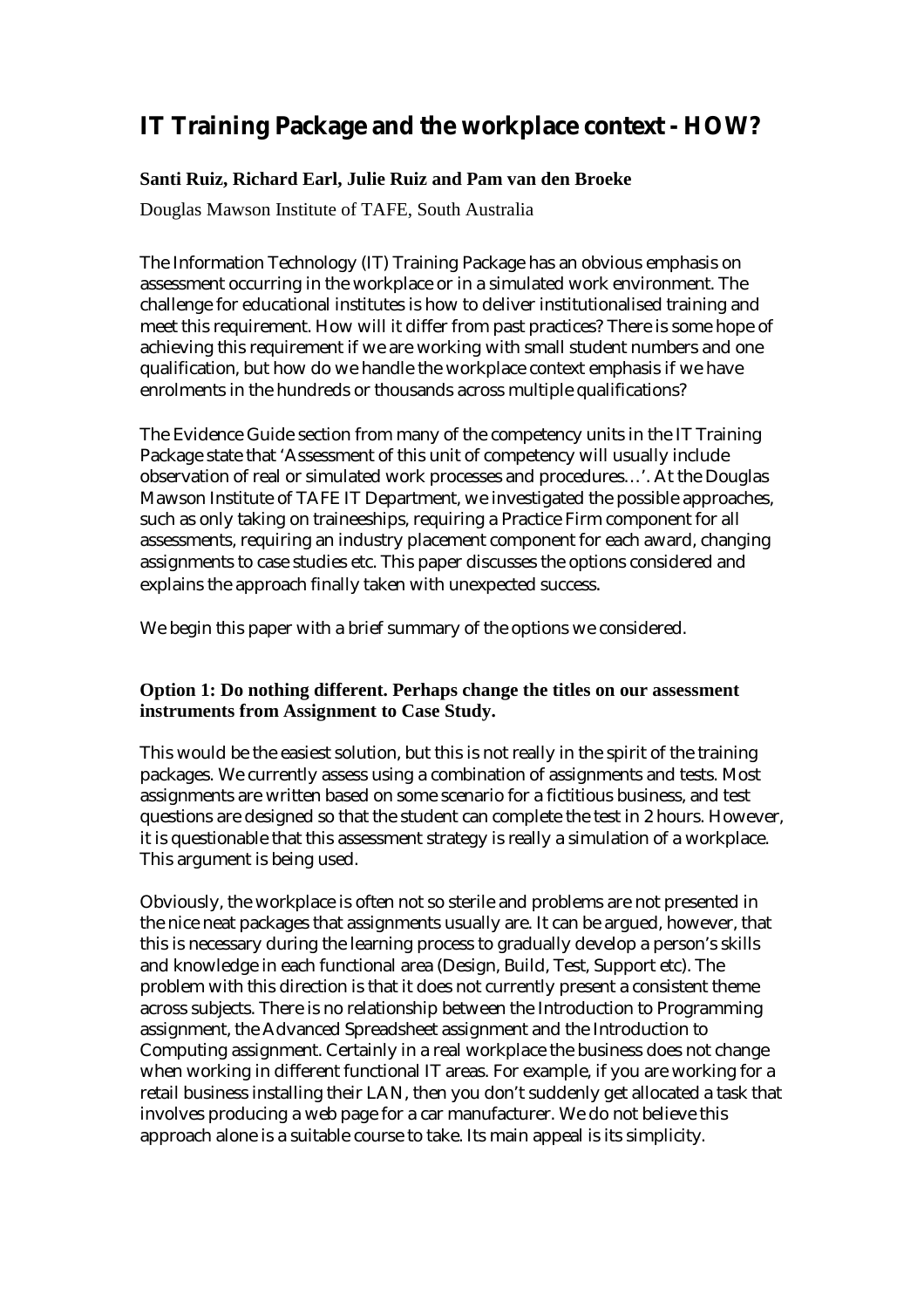#### **Option 2: Require an industry placement component for each award from Certificate II onwards.**

This has educational appeal, but is it realistic? This means that a person cannot get a result in any competency until they demonstrate the competencies by performing certain tasks in an industry placement.

The biggest difficulty is in finding industries that are willing to take on students for the purpose of assessment. In our case, 150-200 students would have to be placed at the end of Certificate III in such a way that we can assess hardware, network, operating systems, applications and communication-related competencies. Is this possible?

Many units indicate in the Evidence Guide section that 'Assessment of this unit of competency will usually include observation of real or simulated work processes and procedures…' and that 'competence in this unit needs to be assessed using formative assessment to ensure consistency of performance in a *range of contexts'* (emphasis added). The formative assessment in a range of contexts is not possible by simply having a component of industry placement. Perhaps the formative assessment could be handled by giving a result in a subject but not in the competencies until the industry placement has occurred, at which time the summative assessment can occur and the units can be accredited. Perhaps we have a group of competencies that are more enterprise based (such as Relate to client on a business level, Communicate in the workplace etc) that are only achievable through the completion of a project within an industry placement. We then accept the use of assignments in each subject as our simulation of the workplace-based assessment for those units. How do we fit this in a 6-month full-time course?

Overarching all of this is the problem that we began with – how do we find industry placement for so many students?

### **Option 3: Only take on traineeships.**

This would be wonderful. Unfortunately there are similar problems to the previous option - how do we find enough industries willing to take on a trainee? How do we cater for part-time people; people who already have jobs that are wishing to retrain? This is a idealistic solution but not a realistic one. Nevertheless, considering the training package emphasis on the workplace, increasing the number of trainees should be one of the goals.

#### **Option 4: Require a practice firm component for all assessments.**

When we started looking seriously at work-based assessment, we felt that the practice firm approach would be the best. A practice firm is a simulated work environment where students could go to 'work' and trade with other practice firms from around the nation and in fact around the world. The practice firm would run as a business would, with its own purpose, supervising staff and premises. Students attending the practice firm would be required to present themselves professionally at all times. The practice firm would have processes and procedures in place to ensure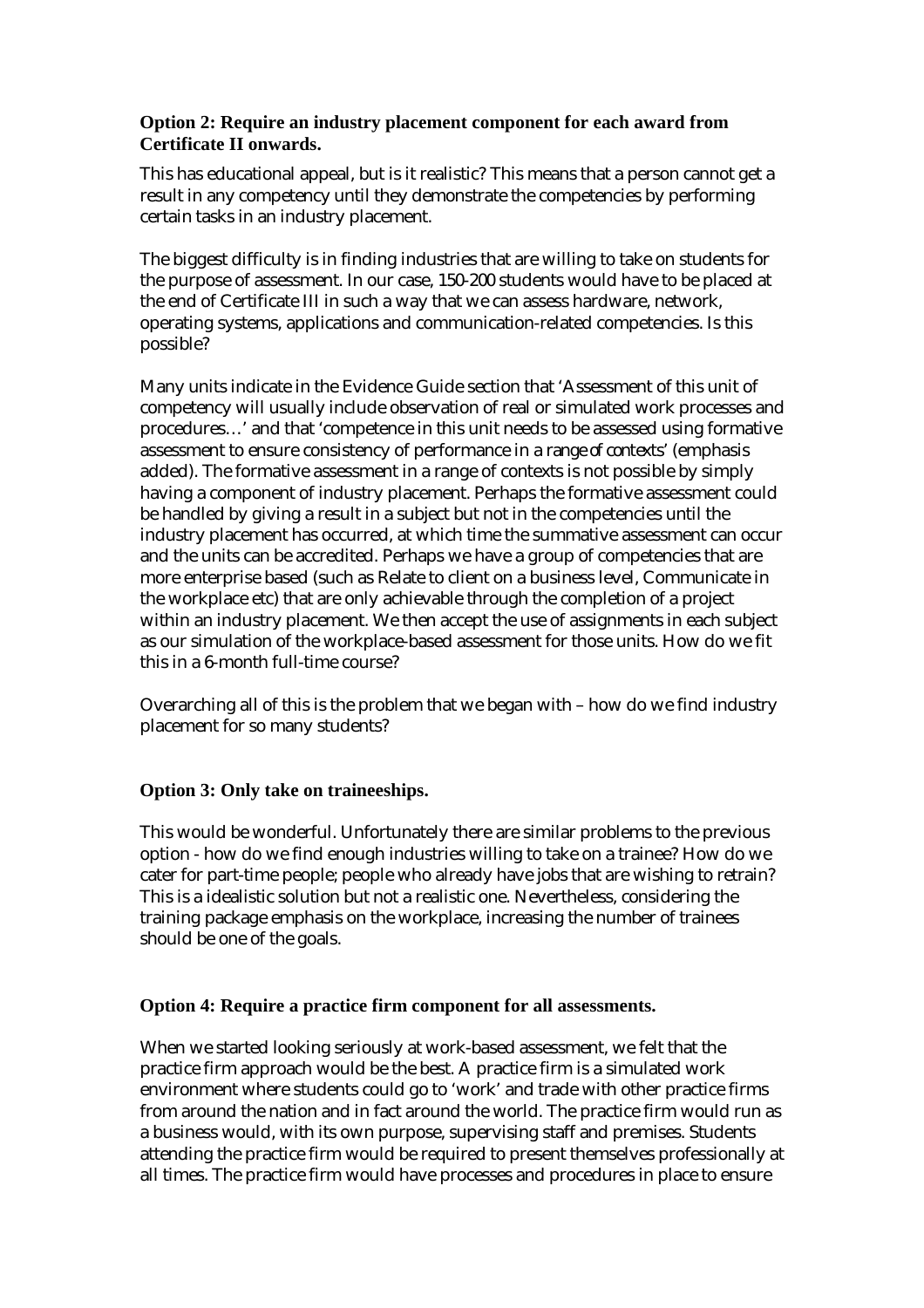that the experience was as meaningful as possible. Ideally, it would be sited off campus, with students given the options of attending the practice firm during the semester, or preferably, in a block at the end of semester.

In reality, our wide range of clients – full-time, part-time, flexible delivery and Traineeships at the Certificate II, Certificate III, Certificate IV and Diploma levels makes it very difficult to find an ideal solution. We believe a practice firm can play a role, but alone it has similar problems to industry placement – including the logistics of putting all students through such a firm.

The practice firm would provide a more controlled environment, with experienced educationalists and technically competent coordinators. It would assist with placements for part-time students, provide a pre-placement option for students that are struggling, and allow our 50+ auspiced schools to place some of the increasing number of IT VET students.

# **The preferred solution**

The DMIT Information Technology department felt that a combination of all the above methods would best meet the requirements of the training package and students, and be achievable by the Institute. This led to the development of our model for work-based assessment.

# **DMIT information technology model for work-based assessment**

Each subject is assessed by a combination of formative assessment throughout the subject (which may be verified by a supervised test at the end) and a summative assessment. The assessments are based on a common theme related to a particular fictitious enterprise across all subjects. This is essentially assessment option one, with a better connection between subjects. In other words, it is what we do now with some across-subject coordination of assessments and resources. This approach is focused on the entry level awards of Certificate II and Certificate IV (Client Support) where we have developed textbooks customised to the competency groupings in our training strategy. For higher-level qualifications, the theme will continue in the assessment instruments but obviously not in the off-the-shelf textbooks.

The enterprise that the subject assessments relate to will need to be 'attended' to gain the enterprise skills appropriate for that level, but those enterprise skills cannot be accredited until the industry placement is done (next paragraph). The enterprise will also supply technical support for the assignments in the subjects. This is not much more than the support classes we already have. The difference is that the early support classes will provide the theory for the enterprise-style units, eg Communicate in the workplace, Work effectively in an IT environment, Apply OHS procedures, and Receive and process oral and written communications (all Certificate II examples).

There will be a requirement for industry placement for each award. This is a combination of option 2 and 4 from the discussion paper. This industry placement ranges from two weeks at the Certificate II level to eight weeks at the Diploma level. The award can only be given once the industry placement occurs, allowing for a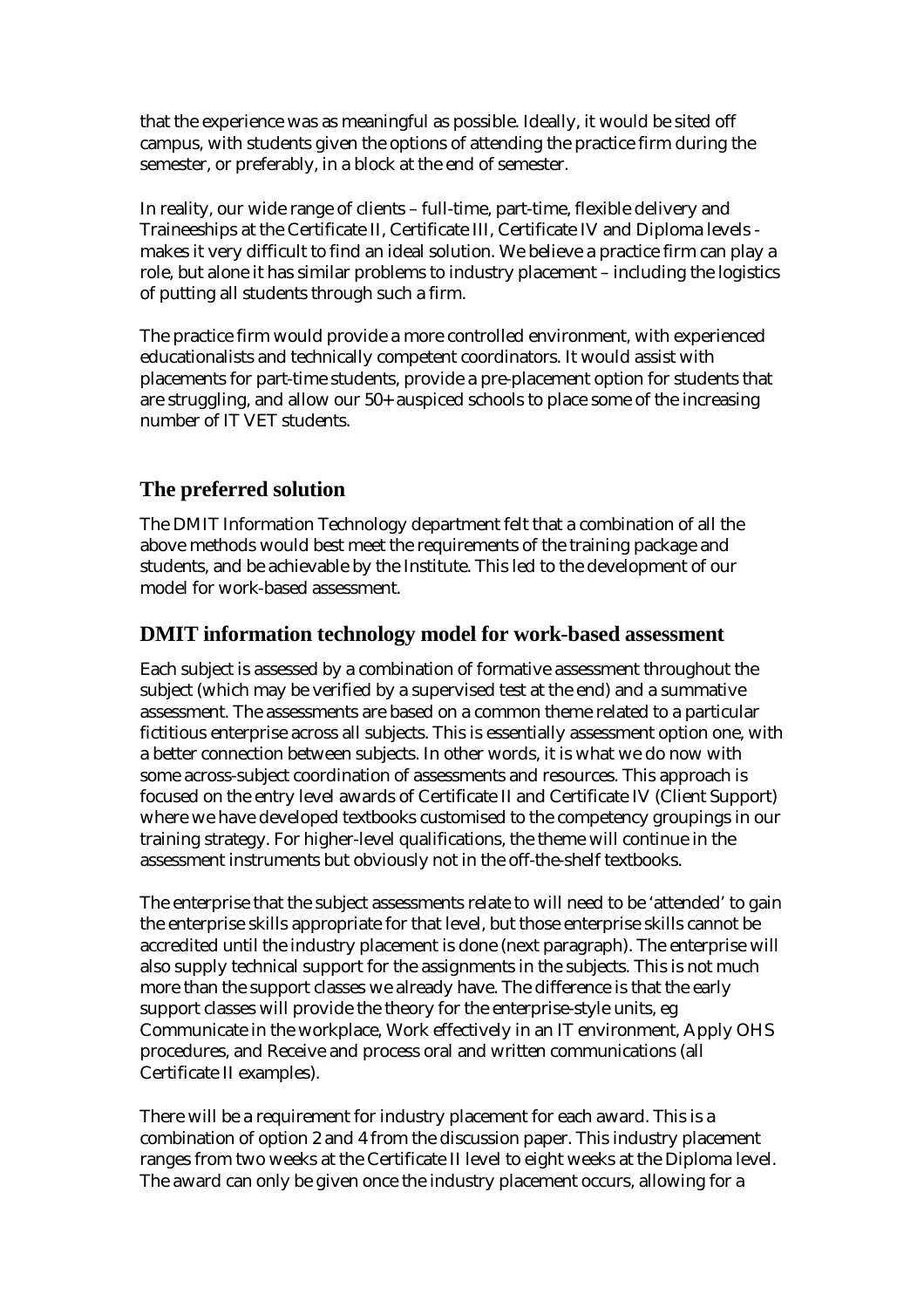summative assessment of the enterprise skills and one subject area (eg applications, networks, hardware - (Certificate III examples). This is essentially our current project subject, but available at each award level. Students who do not wish to exit can defer their industry placement, and undertake a longer work placement at the end of their studies. This differs from the current project, as it requires *attendance* in the industry as well as the completion of a task (one or more!).

Industry placements will be organised by the Institute unless otherwise requested. When we cannot find industry placement, then we use our practice firm. Our practice firm is a Contracting Agency that provides industry placements for IT professionals in a timely fashion through good industry connections. This Contracting Agency will have employees, accounts, marketing, networks, databases, a webpage etc.

Overall, the model is an integration of the typical classroom-based delivery, structured support classes and a final year project, and contains elements of all options discussed earlier. We believe it follows the philosophies of the training package, particularly its **emphasis on competence in a workplace context**, the use of **holistic assessment** strategies and the **formation of industry partnerships**.

The concern in being able to place all students (eventually in the order of 300-400) still exists, but this emphasises the need for appropriate strategies, such as developing industry partnerships and industry-based practice firms.

### **Some of the issues we addressed**

#### *When does the student need to complete industry placement?*

Students will not be eligible to gain an award until they complete the industry placement component of that award. This is no different to needing to complete other assessment instruments or in fact other more technical IT subjects. Students who are continuing with their studies can defer the industry placement until a higher-level qualification. In this situation a longer work placement will be necessary. In other words, the industry placement can be left until the exit point, but the total number of hours in industry must be at a suitable level.

#### *What happens if a suitable industry placement cannot be found for the student?*

If industry placement cannot be found then students will have to attend the Institute's practice firm.

#### *Can a student find his or her own industry placement?*

The student can suggest a firm where he/she wishes to undertake work placement. This business would then be assessed by Institute staff to determine whether it was appropriate for the industry placement component of the course.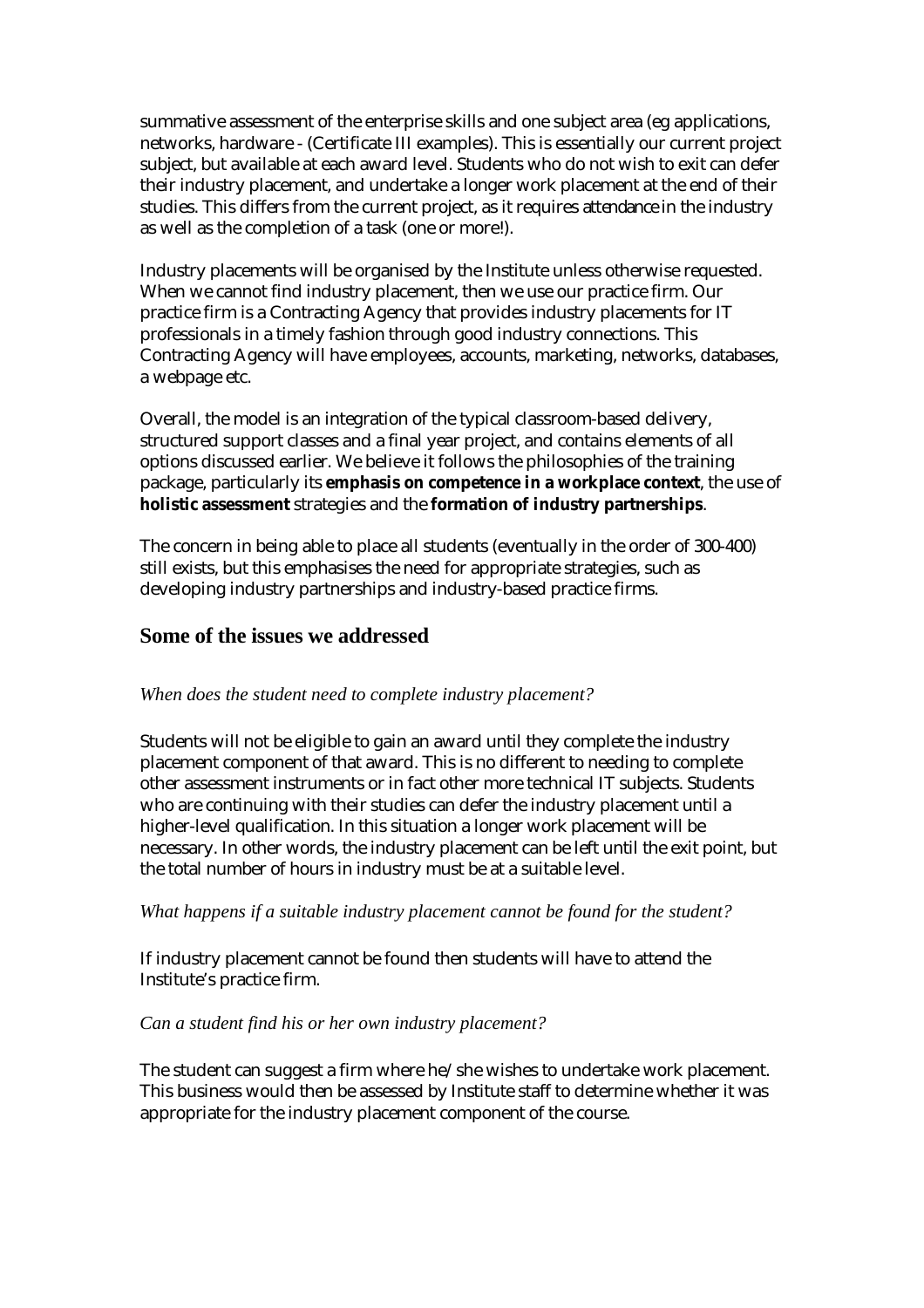*How does a student who has a full-time job or has limited availability take industry placement?* 

Part-time students who cannot take day-time industry placement will have to commit to a Practice Firm session run nightly.

#### *What are the benefits for the student?*

Students will exit with workplace experiences – no matter which award level they exit at. Students will gain industry contacts, and be able to use their placement as experience in resumes when seeking future employment. Students may also be offered positions as a result of their placement.

# **Implementation**

Enrolment in work placements was automatically part of enrolling in theory subjects called Enterprise Skills (Certificate II) and Enterprise Skills (Certificate IV). Typically, the Enterprise Skills subjects contain the 'soft skills' - eg Apply occupational health and safety procedures; Communicate in the workplace; Work effectively in an information technology environment; Participate in a team; Apply problem solving techniques to achieve organisational goals; and Receive and process oral and written communication.

These theory subjects were designed to check that students gain the underpinning skills and knowledge to enable them to perform the tasks in a workplace context. They concentrate on the 'what' and 'why' aspects and verify that students have achieved the required level of knowledge and skill by using typical assessment tools such as case studies and role plays. These assessment instruments were intended to follow a fictitious business scenario matching that used by other IT technical subjects, such as Application Packages and Systems Maintenance.

The industry placement would then concentrate on gathering evidence that the students can then apply to the 'what' and 'why' theory in a workplace context. Businesses would have to be vetted to ensure appropriate occupational health and safety procedures, IT infrastructure and best practice processes. The assessment in the workplace would also require evidence gathering using traineeship-type tools in the form of workplace reports, site visits by qualified workplace assessors and student log books. Although the focus of the assessment would be the enterprise competencies, the tools would also allow students to record the technical areas applied during their placement. These technical areas, such as Use advanced features of computer applications, must have been assessed in typical Institutionalised delivery, but would allow students to gather evidence of their ability to perform these tasks in a workplace context for their own resumes.

The risk of placing students not ready to perform in a workplace context was flagged and processes consisting of interviews and the use of some formative assessment tools were developed.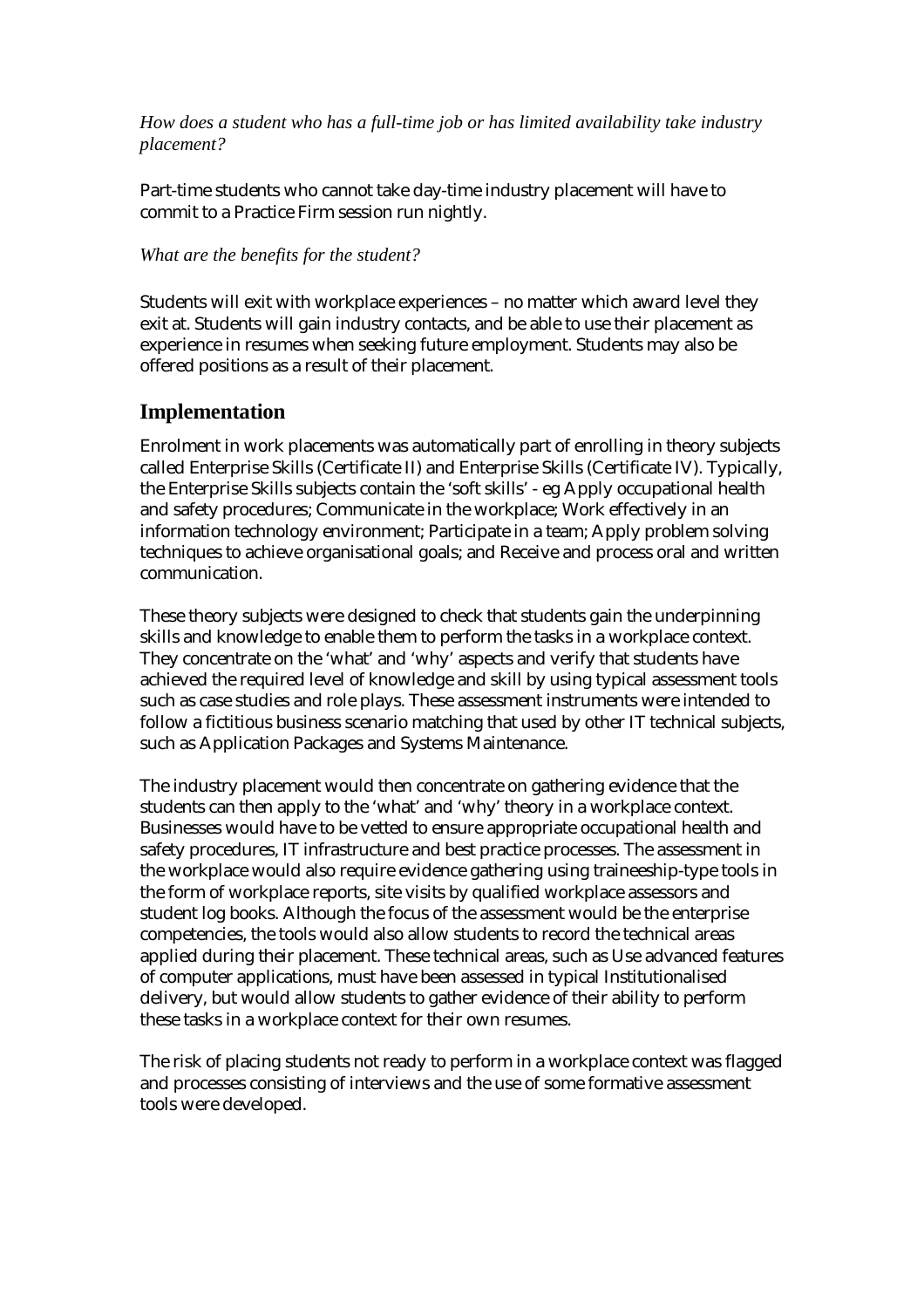We definitely did not have enough resources or industry contacts to implement the necessary processes to handle the placements ourselves, so we found an appropriate industry partner.

From the inception of our training package implementation in semester 1 2000, we have handled two semesters worth of Certificate II students and one semester of Certificate IV (Client Support) students.

The industry partner successfully placed 46 Certificate II and 21 Certificate IV Client Support students from our 2000 training package delivery.

The following table summarises the results.

|                                             | <b>Cert II</b><br>Sem 1 and<br><b>Sem 2 (2000)</b> | <b>Cert IV</b><br><b>Sem 2 (2000)</b> |
|---------------------------------------------|----------------------------------------------------|---------------------------------------|
| Students eligible for placement             | 82                                                 | 42                                    |
| Students opting out of placement*           | 19                                                 | 18                                    |
| Students targeted for placement in practice | 17                                                 | 3                                     |
| firm                                        |                                                    |                                       |
| Students placed in industry                 | 46                                                 | 21                                    |
| Successful placements - pass                | 38                                                 | 19                                    |
| Unsuccessful placements - fail              | 8                                                  | $\overline{c}$                        |
| Students gaining employment through         | 4                                                  | 3                                     |
| placement                                   |                                                    |                                       |

\* Students opting out of placement for varied reasons, eg RCC, Own Employer, Fail Theory subjects, Withdrawals, or not interested in achieving award at this stage.

A project to upgrade all our textbooks to accommodate the common enterprise theme was instigated.

# **The negative results**

Student reaction to the introduction of work placements was mixed. In particular, students were concerned at having to pay to work for someone, and were fearful of it being 'like work experience at school'. Anecdotal evidence suggests that once students have gone through the process of being placed, they appreciate the structured and IT-focused nature of the placement.

A few employers were not happy with the attitude of the student sent to them. Our experiences have led to an improved screening process.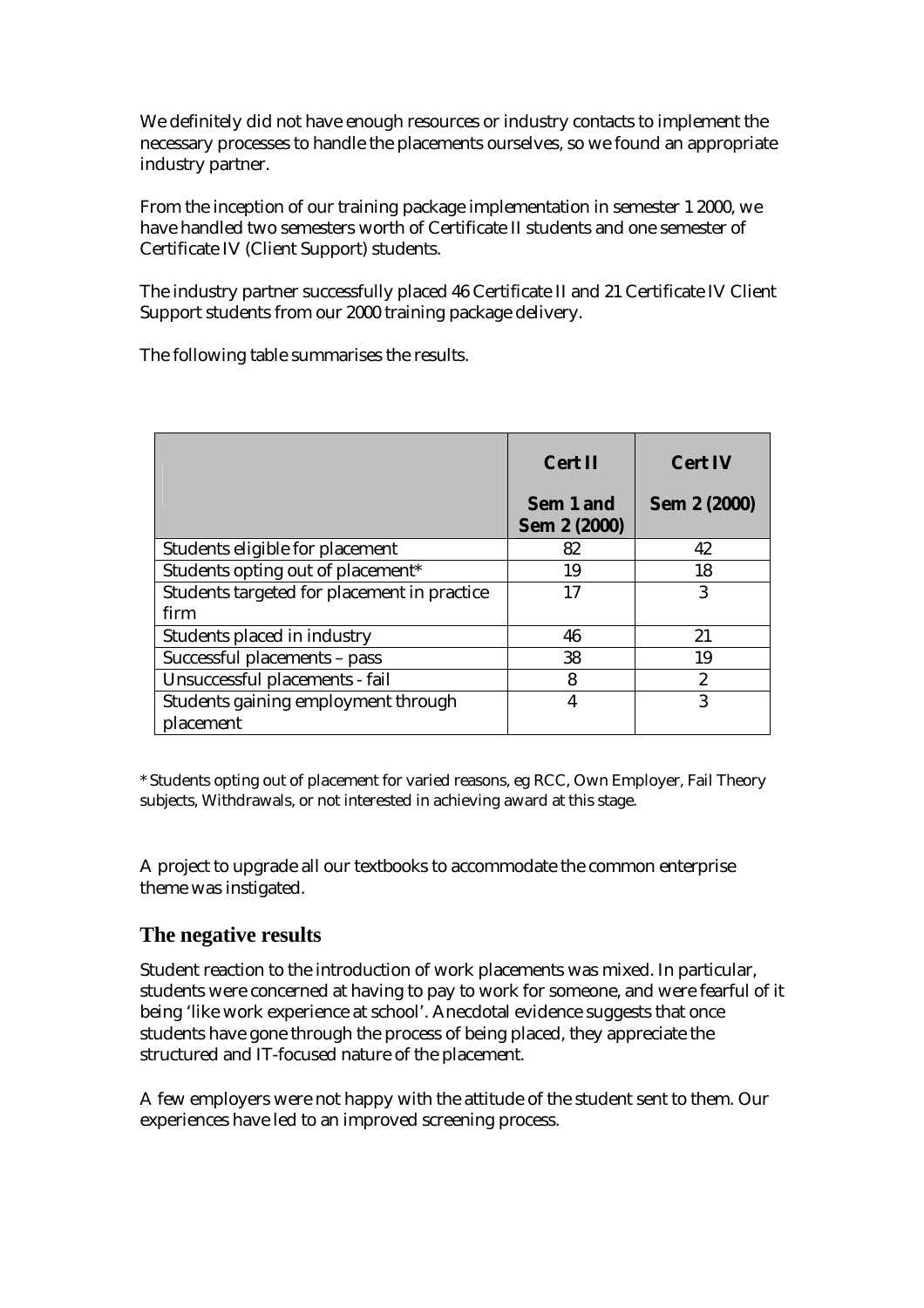It became evident that the problems in coordinating the sub-contractor's lead time requirements, our own resulting needs and meeting the course duration limitations are issues that need further investigation.

Unfortunately, the lack of funding for the appropriate level of management of resource development affected the incorporation of the common enterprise theme in the resources. This is being addressed by the recent appointment of a manager to the Resource Development Unit. Furthermore, extra funding has been allocated to improve the quality assurance processes, and work has begun in obtaining another industry partner in this area.

# **The positive results**

The vast majority of students were willing and eager to participate, as they could see the benefits of adding, over the 2-year diploma, almost a total of five months of real workplace experience. The contacts made with industry gave students the feeling that they had the 'foot in the door' to gaining employment once they finished the Diploma.

The industry placement has surprisingly resulted in some early employment outcomes. Seven students intending to complete their studies to the Diploma level have gained full-time employment with the business that provided the workplace experience. We were pleasantly surprised that four of these were at the Certificate II level. The employment to placement ratio is approximately 10%. This result needs to be tempered by the relatively small number of placements at this time. We expect this percentage to reduce over time.

The majority of the employers were keen to continue being involved in the work placement program. Some employers requested that the same student be placed with them as they progressed through the qualifications.

The popularity of our work placement is such that we have received enquiries about joining the work placement program from our old award students, students from other TAFE institutes and people from outside the TAFE system.

# **The practice firm and DMI**

The establishment of an IT practice firm was part of the Training Package implementation strategy. It was particularly important, as already we have experienced difficulty in handling real placements for part-time students and students with irregular time availability.

The DMI Practice Firm was not yet operational, but our approaches to its set up again produced some surprising and exciting results.

Most practice firms are based in an Educational Institution, but it was decided early on that DMI's IT-focused practice firm should be placed in a real business premises. This will enable students to truly feel as if they are attending a business and not just another style of classroom delivery, as may be the case when the firm is located within the educational institution. Furthermore, this approach would allow the use of classroom-based simulations as part of the delivery strategy for any subjects (for